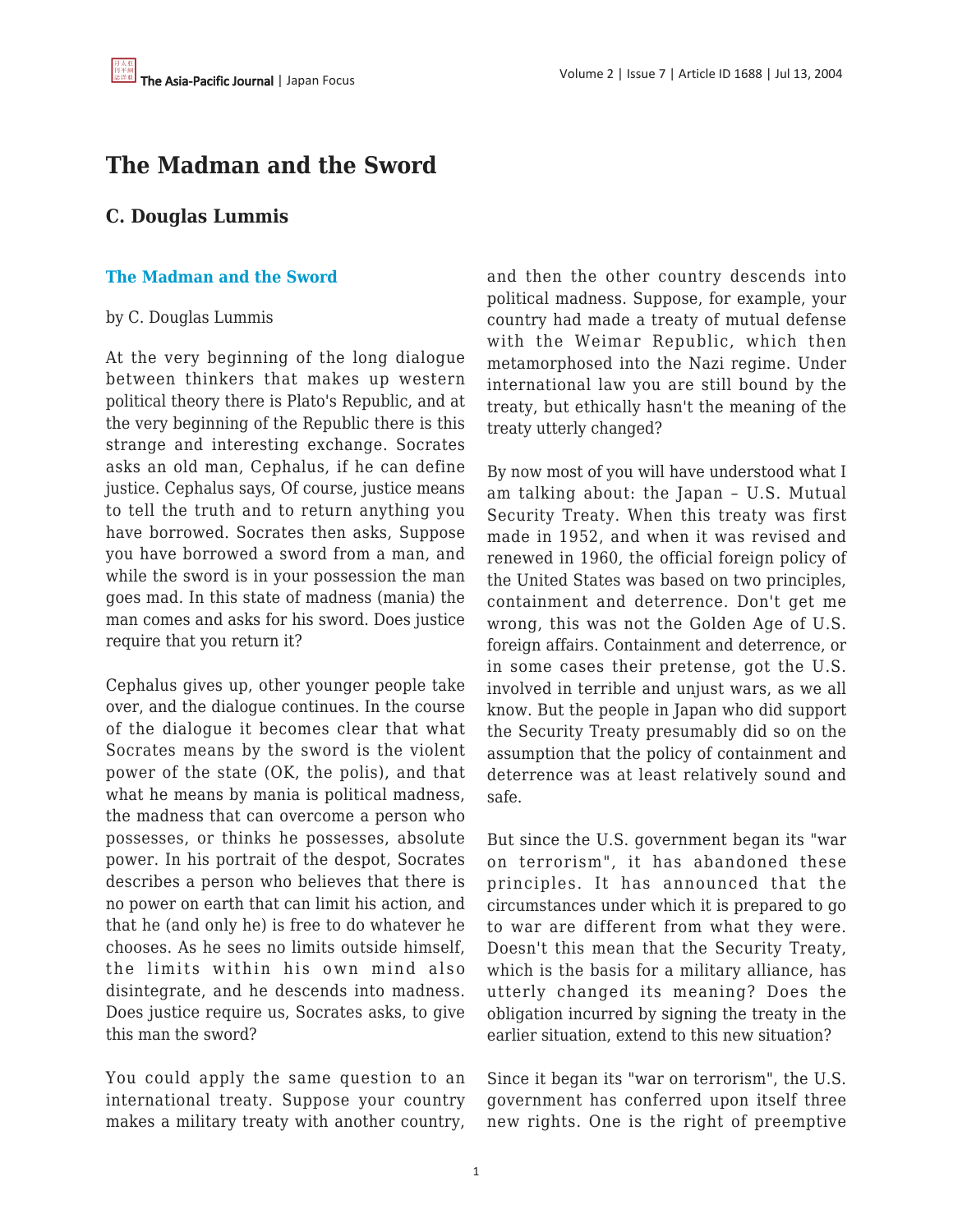attack. The second is the right forcibly to bring about regime change in countries whose governments act against U.S. interests. The third is the right to send government agents, civilian or military, into foreign countries, arrest foreign nationals, including some who have never been inside territorial United States, and imprison them, try them, or hold them indefinitely without trial. In some cases this has been extended to the "right" to assassinate suspects on the spot, for example by firing rockets at them from the air. I will talk about these in turn.

The U.S. government has repeatedly announced, in speeches by the President and other government officials and also in official documents, that it has arrogated to itself the right of preemptive attack. Preemptive attack is, of course, another name for aggressive war. And aggressive war is prohibited by international law, in particular by the Charter of the United Nations. At the Nuremberg Trials, war crimes were divided into three categories, the first of which was called the Crime against Peace, namely, starting a war in a place where there was no war. This was considered the primal war crime, and a number of men in Germany and Japan, including Tojo Hideki, were found guilty of it and sentenced to death. Now the U.S. government has announced that, for the U.S., it is no longer a crime. Presumably it remains a crime for every other government (unless acting in alliance with the U.S.), but for the U.S. it is permitted. And this is no bluff. Twice in the past two years the U.S. has actually carried out aggressive wars, and no one has been arrested, or even charged, for it.

Second, the U.S. has claimed for itself the right to force regime change in countries whose governments are believed to be acting against U.S. interests. At least since the Westphalia Treaty of 1648, trying to force regime change in other countries has been condemned as internal interference. Of course in the past the U.S. has committed, or attempted to commit,

such internal interference in Vietnam, Cuba, Nicaragua and other places. But always until now it has at least made a pretense of working through some indigenous group. Now the U.S. has claimed the right to send in its own military and/or CIA and to bring about regime change directly. And this too is not simply big talk; twice in the last two years the U.S. has brought about regime change in countries it considered unfriendly, by the method of attacking them militarily.

Third, the U.S. government has granted itself the right to arrest foreigners in foreign lands, and to imprison them indefinitely. This too is something that, under the system of sovereign states established by the Treaty of Westphalia, had been prohibited by international law. For a familiar image, think of the old U.S. cowboy movies. The bandits rob a bank or a train, and escape to the south. The sheriff jumps on his horse and rides after them. The bandits cross the border into Mexico. When the sheriff reaches the border he pulls up his horse and curses: "They got away!" It's no use following them because in Mexico he's not a sheriff, and has no legal authority to make an arrest; if he tries to, he risks getting arrested himself. So there's nothing for it but to begin the tedious process of extradition.

This rule still applies for the governments of most countries. For example, the government of Peru would like very much to arrest its former president Alberto Fujimori. In Peru, Fujimori is considered by many to be a criminal on the scale of Osama bin Laden. But the Japanese government refuses to extradite him, so there's nothing Peru can do. What would happen if Peruvian police came into Japan and arrested Fujimori without the Japanese government's permission? They don't have that right, much less the right, say, to bomb Tokyo because the government won't hand Fujimori over. But the U.S. has announced that it does have the right to arrest people in foreign countries. No other country has that right. The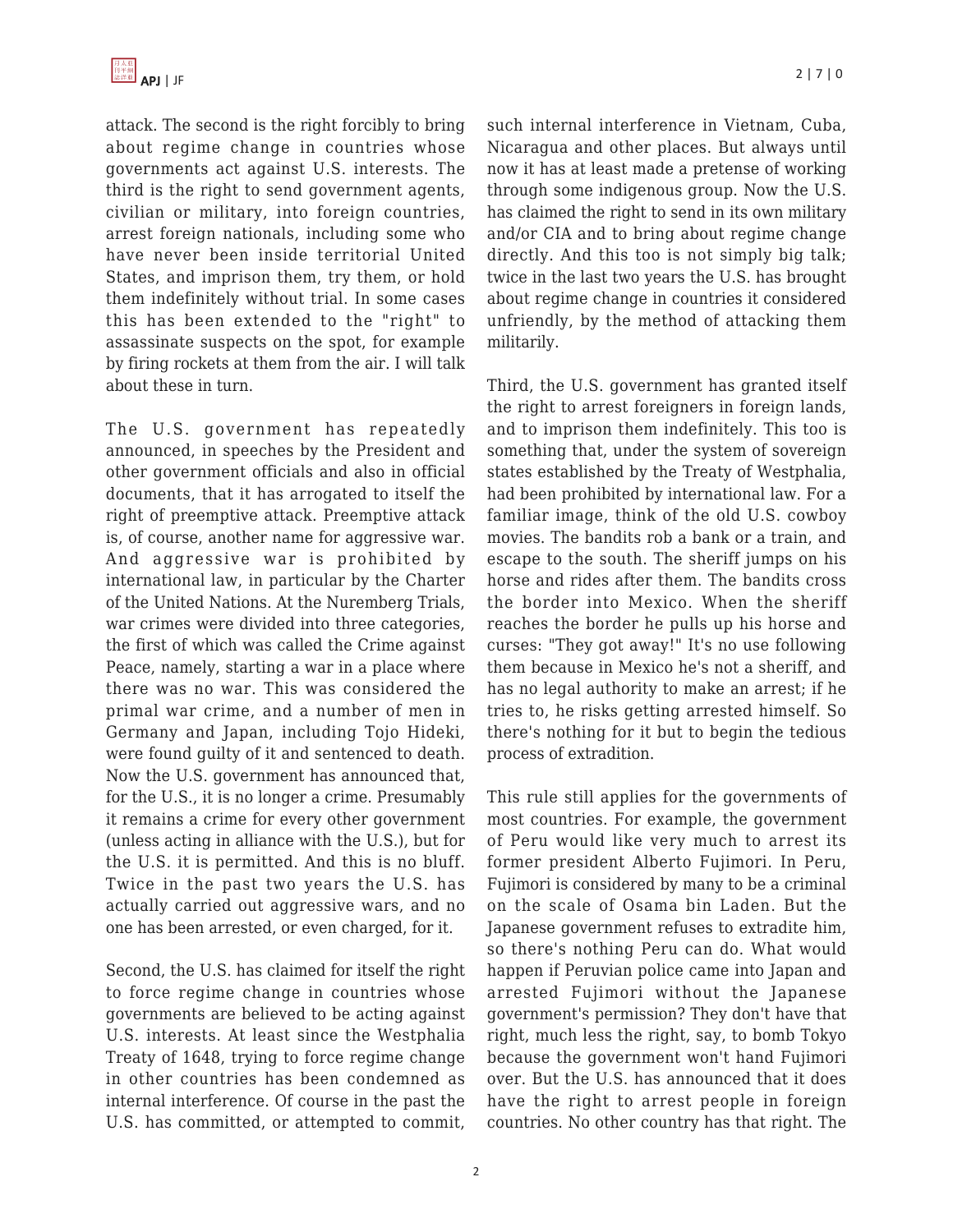United Nations doesn't have that right. The recently established International Criminal Court doesn't have that right (it too must ask governments to extradite criminal suspects under their jurisdictions). Only the U.S. has it. And this, too, is no bluff: the U.S. is holding more than six hundred prisoners on its base at Guantanamo Bay, Cuba. It has announced that they are not prisoners of war, so they do not have the rights of prisoners of war guaranteed under both customary international law and the Geneva Convention of 1949. But also, under a Presidential Decree issued by George W. Bush shortly after the 9/11 attacks, they don't have the rights of criminal suspects guaranteed under the U.S. Constitution and criminal law either. Most importantly, they are denied what may be called the Mother of all Human Rights: the right to know for the suspicion of what crime one has been arrested. The U.S. government argues that the right of habeas corpus does not apply to them, because the U.S. Constitution does not extend to Cuba. But of course Cuban law doesn't apply to them either, nor does U.S. military law, as they are not members of the U.S. military. Evidently the government chose Cuba as their prison because there they would be protected by no law at all. In effect they would be thrown back into the situation of people before human rights were invented, when kings and queens could have people executed because they didn't like their looks.

These three new rights, taken together, amount to a right to rule. This is something that any college freshman should be able to understand by the third or fourth week of an introductory class in political science. If there is government A and territory B, and government A has the right to send police agents or troops into territory B at will and to arrest people there, then government A is the government of territory B. A government is the government over just the territory where it can do that, and not beyond.

During the anti-Vietnam war movement many people, myself included, shouted the slogan, Smash American imperialism! But when we spoke of imperialism in those days, the term was to some extent metaphorical. The argument was not that the U.S. had established the same kind of regime as, say, the old British Empire, but rather that it was trying to achieve the same results by largely economic means and by working indirectly through client governments. But now we have a situation where the U.S. is asserting a direct right of governance beyond it borders. And it is asserting this not only in words, but through military force. The term for this, not as a metaphor or an exercise in name-calling, but as the correct technical term in political science, is not imperialism. This is no "ism", this is the thing itself. The correct term is empire.

The United States, by granting itself rights and powers that neither the United Nations nor any other state has, is transforming itself into an empire. But the present structure of international law, under the Charter of the U.N., does not permit empire. Thus the United States is not simply disobeying international law, it is destroying it and remaking it. International law is a delicate structure built up from charter, custom and precedent. If the U.S. invades Afghanistan and gets away with it, and then invades Iraq and gets away with it, this becomes precedent. By doing these things without being punished for it, the U.S. is establishing its right to do them. The international law experts may not have grasped this yet, but soon they will have to begin rewriting their textbooks, using radically new principles.

If one had a taste for black humor, one could put it this way: When Japan was trying to build an empire, the U.S. was no help at all, so now that the U.S. is trying to build an empire, why should Japan spend blood and treasure to further that project along?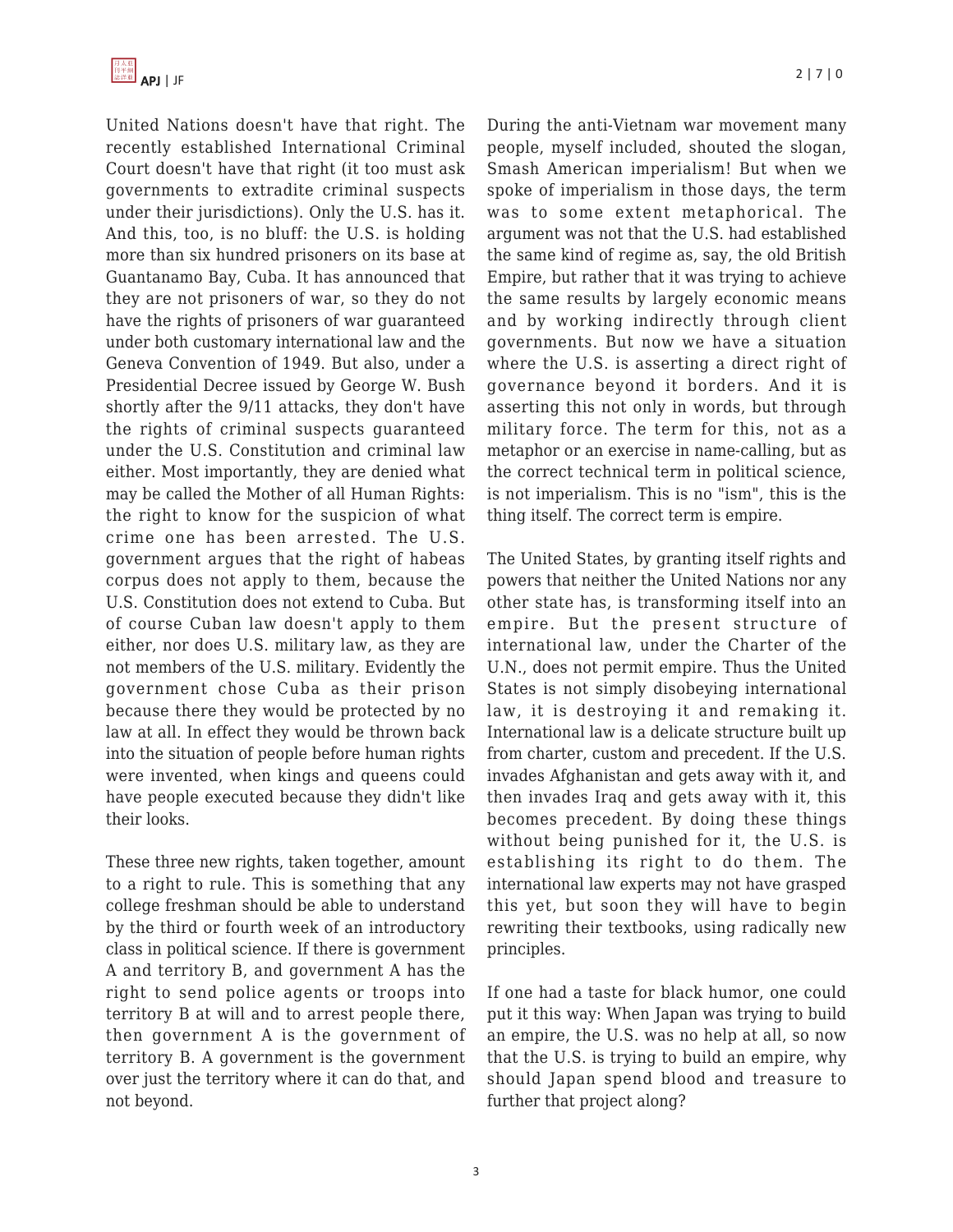

But of course the Japanese government has its own agenda. By sending armed troops into a combat zone for the first time since World War II, the government is delivering what it hopes will be the final blow to Japan's Peace Constitution. For while the ruling Liberal Democratic Party (LDP) has hacked and whittled away at the war–renouncing Article 9 of the Constitution for more than half a century, it has not been able to build a public consensus in favor of having it amended, and as binding law, the Constitution is not altogether dead. The last sentence of Article 9 reads, "The right of belligerency of the state shall not be recognized." The right of belligerency means the right to make war; concretely it means the right of soldiers on the battlefield to kill people without being arrested for murder, the right to burn buildings without being arrested for arson, the right to take prisoners without being arrested for kidnapping, etc. It is the right that makes war legally possible. Japan's Self – Defense Forces (SDF), surely one of the more bizarre government organs in the world, are dressed up like soldiers, trained as soldiers, equipped like soldiers, but they do not have this right. The law allowing them to be sent into Iraq authorizes them to use their weapons only for self – defense. That is, they have only the same right of self – defense that is guaranteed all civilians under Japan's criminal code (Articles 36 and 37). And the right of self – defense is utterly different from the right to carry out military action. Dispatching such a group, which looks like, and is armed like, a military organization but doesn't have the legal authority to operate as a military organization, into a war zone like Iraq is extremely dangerous and, one would think, foolish. But the Government is following a plan. It hopes that by sending the SDF to Iraq it can bring the contradiction between the Constitution and the SDF's existence to a head. The odds are that at some point the SDF will find themselves under attack, and will have to decide whether to shoot back or withdraw. The odds are that somebody on one or both sides will be killed. However it comes out, the Government can say to the people who oppose striking Article 9 from the Constitution, "See how it ties the hands of our brave troops!" But it is a gamble, and might have the opposite effect of stimulating a new wave public support for the Constitution.

Article 9 was one of the great peace initiatives of the 20th century; it is a tragedy that the government that operates under it can't see its value and can only think of schemes to get rid of it. And it will be tragic if their present scheme, that of sending the SDF into the Iraqi war zone, succeeds, as well it might. But it is doubly tragic and also ominous that the Government has chosen a clear war of aggression as the occasion for Japan's reentry into the fraternity of war – making states. We have enough madmen running around with swords; we don't need another.

This is the English language summary of a talk given in recent months to anti-war groups in Japan. C. Douglas Lummis, a former U.S. Marine on Okinawa and the author of Radical Democracy, taught political theory at Tsuda College.